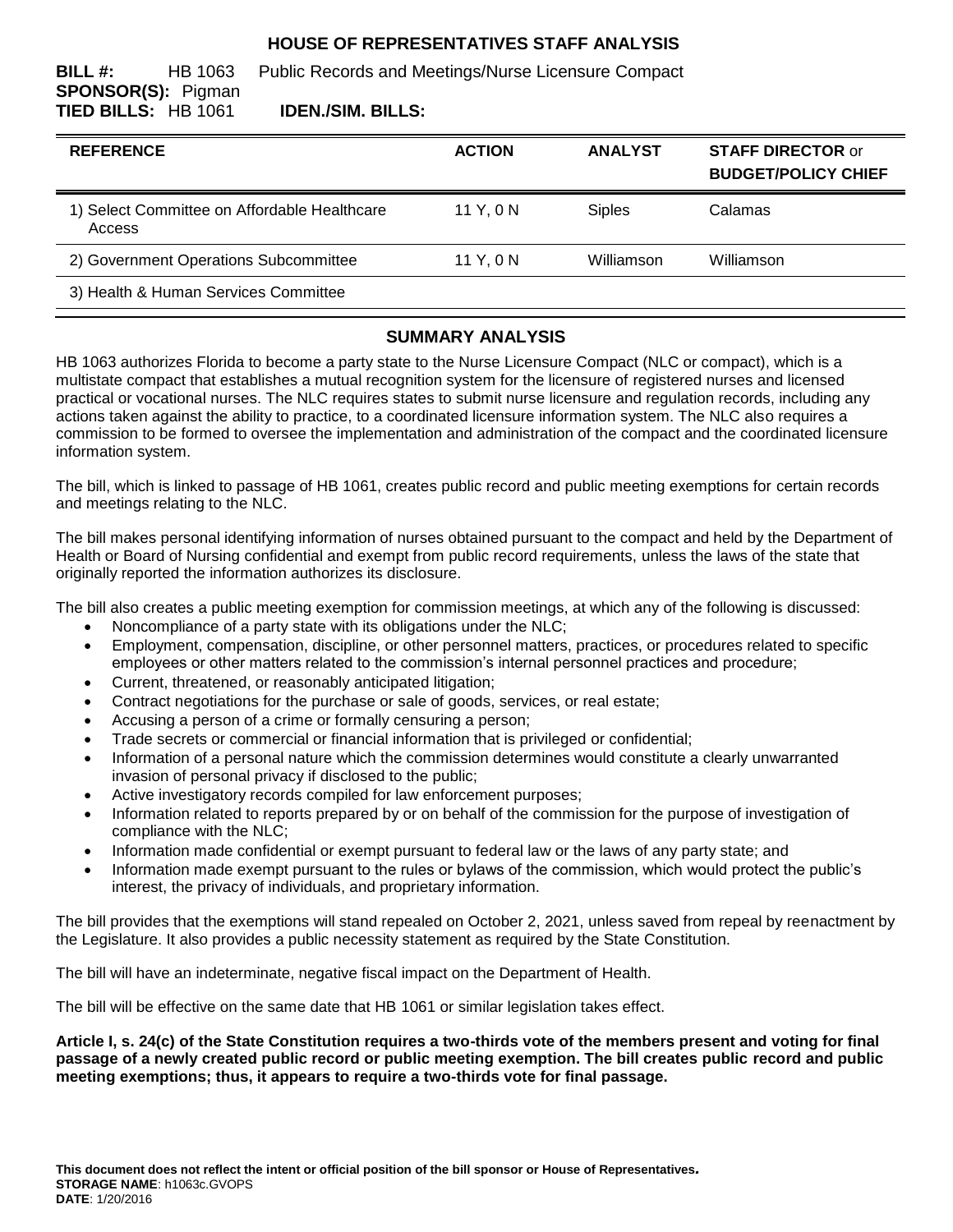### **FULL ANALYSIS**

# **I. SUBSTANTIVE ANALYSIS**

### A. EFFECT OF PROPOSED CHANGES:

### **Current Situation**

#### Public Records Law

Article I, s. 24(a) of the State Constitution sets forth the state's public policy regarding access to government records. The section guarantees every person a right to inspect or copy any public record of the legislative, executive, and judicial branches of government.

Public policy regarding access to government records is addressed further in the Florida Statutes. Section 119.07(1), F.S., guarantees every person a right to inspect and copy any state, county, or municipal record.

#### Public Meetings Law

Article I, s. 24(b) of the State Constitution sets forth the state's public policy regarding access to government meetings. The section requires that all meetings of any collegial public body of the executive branch of state government or of any collegial public body of a county, municipality, school district, or special district, at which official acts are to be taken or at which public business of such body is to be transacted or discussed, be open and noticed to the public.

Public policy regarding access to government meetings also is addressed in the Florida Statutes. Section 286.011, F.S., known as the "Government in the Sunshine Law" or "Sunshine Law," further requires that all meetings of any board or commission of any state agency or authority or of any agency or authority of any county, municipal corporation, or political subdivision, at which official acts are to be taken be open to the public at all times.<sup>1</sup> The board or commission must provide reasonable notice of all public meetings.<sup>2</sup> Public meetings may not be held at any location that discriminates on the basis of sex, age, race, creed, color, origin or economic status or which operates in a manner that unreasonably restricts the public's access to the facility.<sup>3</sup> Minutes of a public meeting must be promptly recorded and open to public inspection.<sup>4</sup>

### Public Record and Public Meeting Exemptions

The Legislature may provide by general law for the exemption of records and meetings from the requirements of Article I, s. 24(a) and (b) of the State Constitution. The general law must state with specificity the public necessity justifying the exemption (public necessity statement) and must be no broader than necessary to accomplish its purpose.<sup>5</sup>

Furthermore, the Open Government Sunset Review Act<sup>6</sup> provides that a public record or public meeting exemption may be created or maintained only if it serves an identifiable public purpose. In addition, it may be no broader than is necessary to meet one of the following purposes:

- Allows the state or its political subdivisions to effectively and efficiently administer a governmental program, which administration would be significantly impaired without the exemption;
- Protects sensitive personal information that, if released, would be defamatory or would jeopardize an individual's safety; however, only the identity of an individual may be exempted under this provision; or

 $\overline{a}$ 1 Section 286.011(1), F.S.

<sup>2</sup> *Ibid.*

 $^3$  Section 286.011(6), F.S.

 $4$  Section 286.011(2), F.S.

 $^5$  Art. I, s. 24(c), Fla. Const.

 $6$  Section 119.15, F.S.

**STORAGE NAME**: h1063c.GVOPS **PAGE: 2 DATE**: 1/20/2016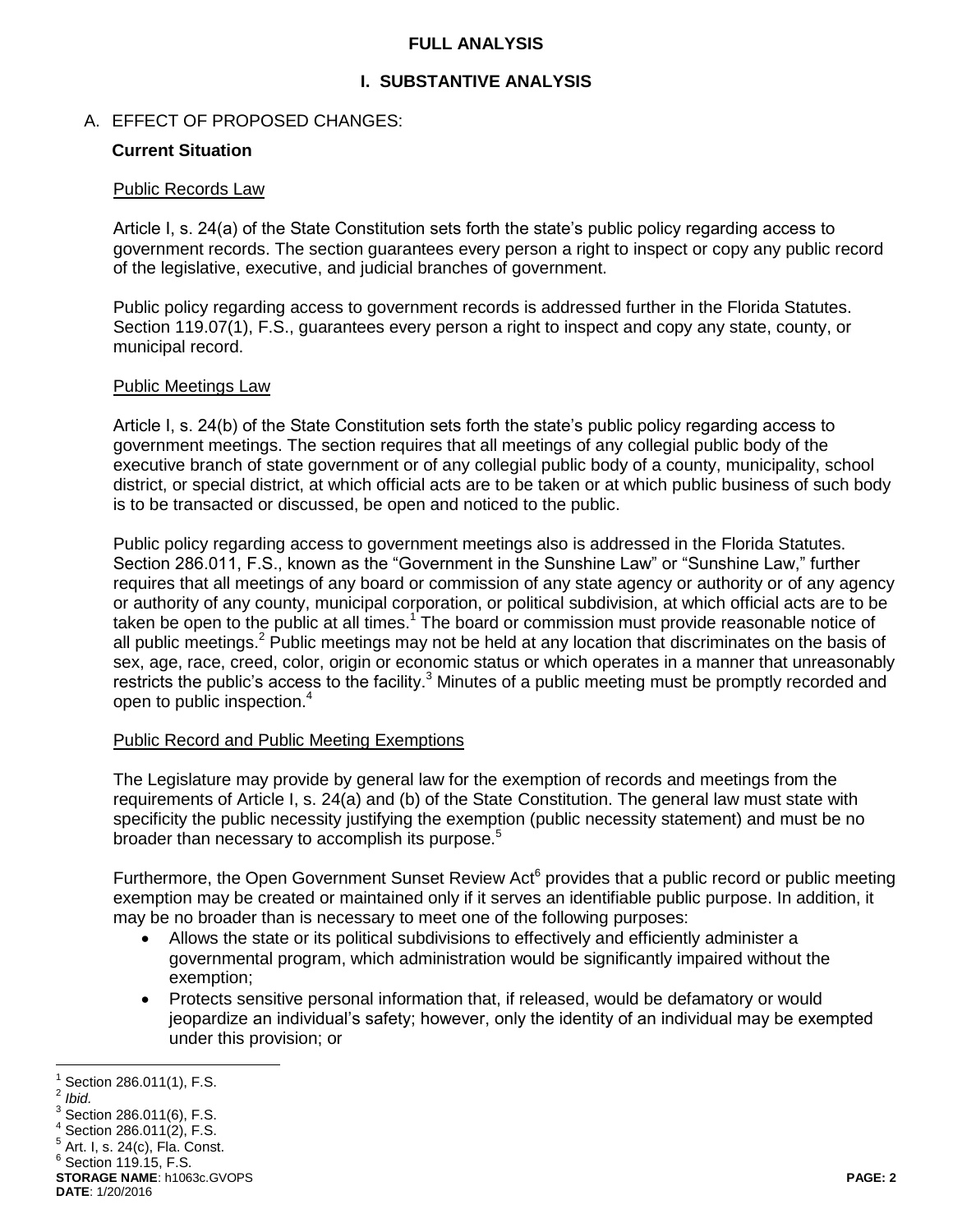• Protects trade or business secrets. $<sup>7</sup>$ </sup>

The Open Government Sunset Review Act requires the automatic repeal of a newly created exemption on October 2nd of the fifth year after creation or substantial amendment, unless the Legislature reenacts the exemption.<sup>8</sup>

#### Nurse Licensure Compact

HB 1061 authorizes Florida to become a party to the Nurse Licensure Compact (NLC or compact) by enacting its provisions into Florida law. The NLC is a multistate compact that establishes a mutual recognition system for the licensure of registered nurses (RNs) and licensed practical or vocational nurses (LPN/LVN). The primary purposes of the NLC is to address the expanded mobility of nurses and the use of advanced communication technologies, such as telemedicine.

The Department of Health (DOH) licenses nurses and the Board of Nursing regulates the practice of nursing in this state. The NLC establishes uniform requirements for the issuance of a multistate license. States retain the right to establish additional qualifications for licensure and to issue single-state licenses, which allows the holder to practice only in the state of issuance. The state in which a nurse is a permanent resident is considered the nurse's home state and the nurse is subject to the home state's licensure and regulation.

Under the compact, a nurse who holds a multistate license issued by one of the party states is permitted to practice in any other party state, without obtaining a license from that state. A nurse practicing under the multistate licensure practice privilege must comply with the practice laws of the state in which he or she is practicing or where the patient is located.

Under the NLC, the party states are required to report all adverse actions<sup>9</sup> taken against a nurse's license or a nurse's multistate licensure practice privilege; any current, significant investigative information that has not yet been acted upon; and denials of applications and reasons for such denials; and nurse participation in alternative programs<sup>10</sup> to a coordinated licensure information system. Only party states have access to information related to ongoing investigations and participation in alternative programs. A party state may designate information it reports as confidential and therefore, cannot be shared with nonparty states or other entities without the express permission of the reporting state.

The compact also creates the Interstate Commission of Nurse Licensure Compact Administrators (commission) to oversee and administer the provisions of the NLC. Each party state has one administrator, the head of the licensing board, who is a member of the commission. The compact details the authority and responsibilities of the commission, such as the promulgation of rules, the oversight of fiscal matters, the mediation of conflict between party states, and the management of noncompliant party states.

### **Effect of Proposed Changes**

The bill creates public record and public meeting exemptions related to the Nurse Licensure Compact.

Specifically, the bill provides that personal identifying information of nurses obtained from the coordinated licensure information system held by the DOH or Board of Nursing is confidential and exempt<sup>11</sup> from public record requirements, unless the laws of the state that originally reported the

 $\overline{a}$ 

**STORAGE NAME**: h1063c.GVOPS **PAGE: 3 DATE**: 1/20/2016 <sup>11</sup> There is a difference between records the Legislature designates exempt from public record requirements and those the Legislature deems confidential and exempt. A record classified as exempt from public disclosure may be disclosed under certain circumstances. *See Williams v. City of Minneola*, 575 So. 2d 683, 687 (Fla. 5th DCA 1991) *review denied*, 589 So. 2d 289 (Fla. 1991). If the Legislature

<sup>7</sup> Section 119.15(6)(b), F.S.

 $^8$  Section 119.15(3), F.S.

 $9$  Adverse action is any administrative, civil, equitable, or criminal action permitted by a state's laws which is imposed by a licensing board or other authority against a nurse, including actions against an individual's license or multistate licensure privilege, such as revocation, suspension, probation, monitoring of the license, limitation on the licensee's practice, or any other encumbrance on licensure affecting a nurse's authorization to practice, including issuance of a cease and desist action.<br><sup>10</sup> An elforestive against in a non-disciplinary manifesting against a property allows licensian hoard.

An alternative program is a non-disciplinary monitoring program approved by a licensing board.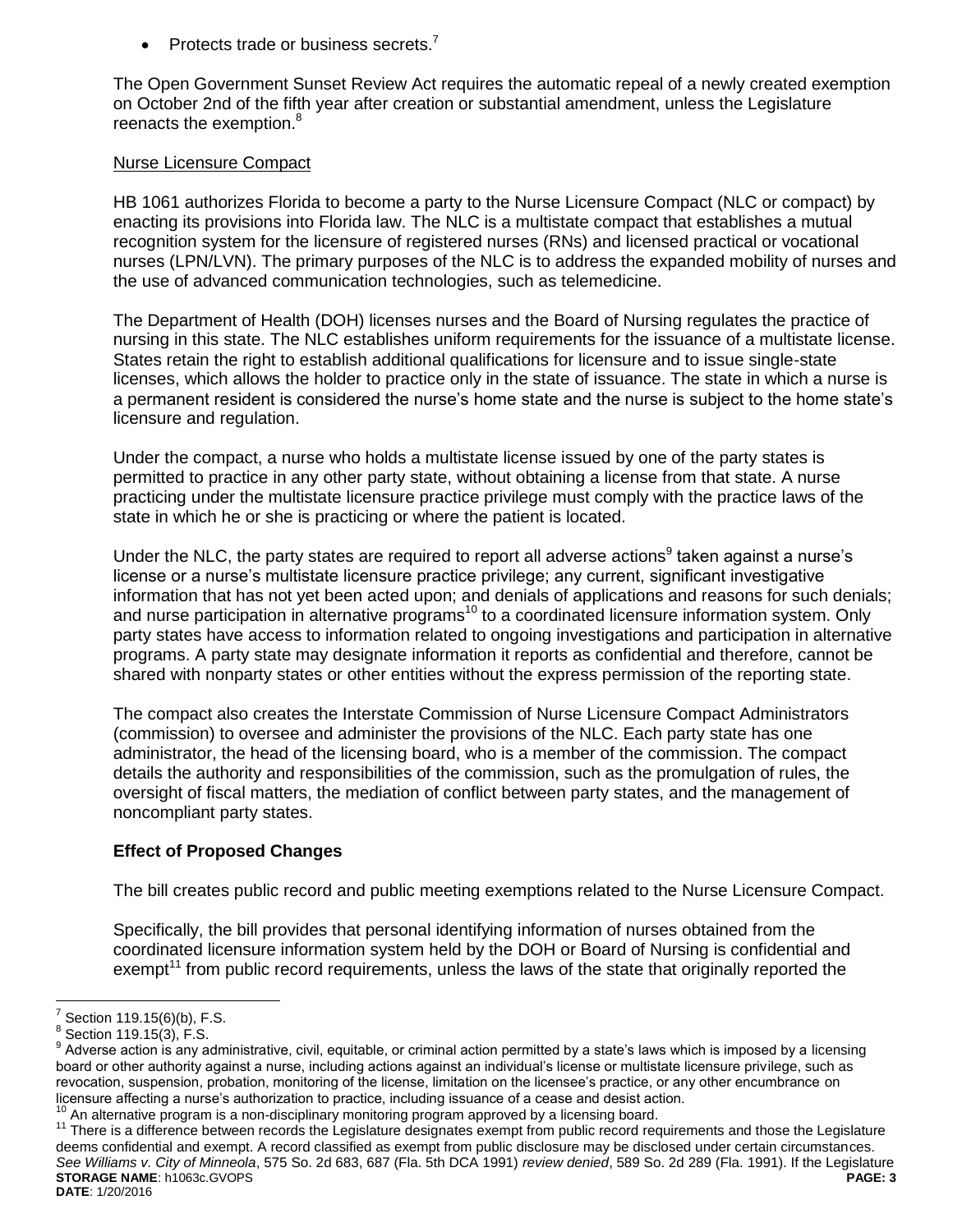information authorizes its disclosure. Disclosure under such circumstance is limited to the extent permitted under the laws of the reporting state.

The bill also creates a public meeting exemption for those portions of commission meetings during which the following is discussed:

- Noncompliance of a party state with its obligations under the NLC;
- Employment, compensation, discipline, or other personnel matters, practices, or procedures related to specific employees or other matters related to the commission's internal personnel practices and procedure;
- Current, threatened, or reasonably anticipated litigation;
- Contract negotiations for the purchase or sale of goods, services, or real estate;
- Accusing a person of a crime or formally censuring a person;
- Trade secrets<sup>12</sup> or commercial or financial information required by the commission's bylaws or rules to be kept privileged or confidential;
- Information of a personal nature that the commission determines by majority vote would constitute a clearly unwarranted invasion of personal privacy if disclosed to the public;
- Active<sup>13</sup> investigatory records compiled for law enforcement purposes;
- Information related to any reports prepared by or on behalf of the commission for the purpose of investigation of compliance with the NLC;
- Information that is confidential or exempt pursuant to federal law or the laws of any party state; and
- Information made exempt pursuant to the rules or bylaws of the commission, which would protect the public's interest, the privacy of individuals, and proprietary information.

This bill provides that any recordings, minutes, and records are confidential and exempt from public record requirements. HB 1061, which is linked to this bill, provides that the minutes and documents of the closed meeting may be disclosed pursuant to a majority vote of the commission or pursuant to a court order.

The bill provides that the public record and public meeting exemptions are subject to the Open Government Sunset Review Act and will stand repealed on October 2, 2021, unless saved from repeal by reenactment by the Legislature.

The bill provides a public necessity statement as required by the State Constitution, which states the exemptions are necessary for the state's effective and efficient implementation and administration of the provisions of the Nurse Licensure Compact, which requires such exemptions.

B. SECTION DIRECTORY:

 $\overline{a}$ 

- Derives independent economic value, actual or potential, from not being generally known to, and not being readily ascertainable by proper means by, other persons who can obtain economic value from its disclosure or use; and
- Is the subject of efforts that are reasonable under the circumstances to maintain its secrecy.

- Criminal intelligence information is considered "active" as long as it is related to intelligence gathering conducted with a reasonable, good faith belief that it will lead to detection of ongoing or reasonably anticipated criminal activities.
- Criminal investigative information is considered "active" as long as it is related to an ongoing investigation that is continuing with a reasonable, good faith anticipation of securing an arrest or prosecution in the foreseeable future.

**STORAGE NAME**: h1063c.GVOPS **PAGE: 4 DATE**: 1/20/2016 In addition, criminal intelligence and criminal investigative information is considered "active" while such information is directly related to pending prosecutions or appeals. The word "active" does not apply to information in cases that are barred from prosecution under the provisions of s. 775.15, F.S., or other statute of limitation.

designates a record as confidential and exempt from public disclosure, such record may not be released by the custodian of public records to anyone other than the persons or entities specifically designated in statute. *See WFTV, Inc. v. Sch. Bd. of Seminole Cnty*, 874 So. 2d 48, 53 (Fla. 5th DCA 2004), *review denied*, 892 So. 2d 1015 (Fla. 2004); Op. Att'y Gen. Fla. 85-692 (1985).  $12$  The bill provides that the term "trade secrets" has the same meaning as provided in the Uniform Trade Secrets Act (ch. 688, F.S.) Section 688.002, F.S., defines "trade secrets" as information, including a formula, pattern, compilation, program, device, method, technique, or process that:

 $13$  The bill provides that "active" has the same meaning as provided in s. 119.011(3)(d), F.S., which provides that "active" has the following meaning: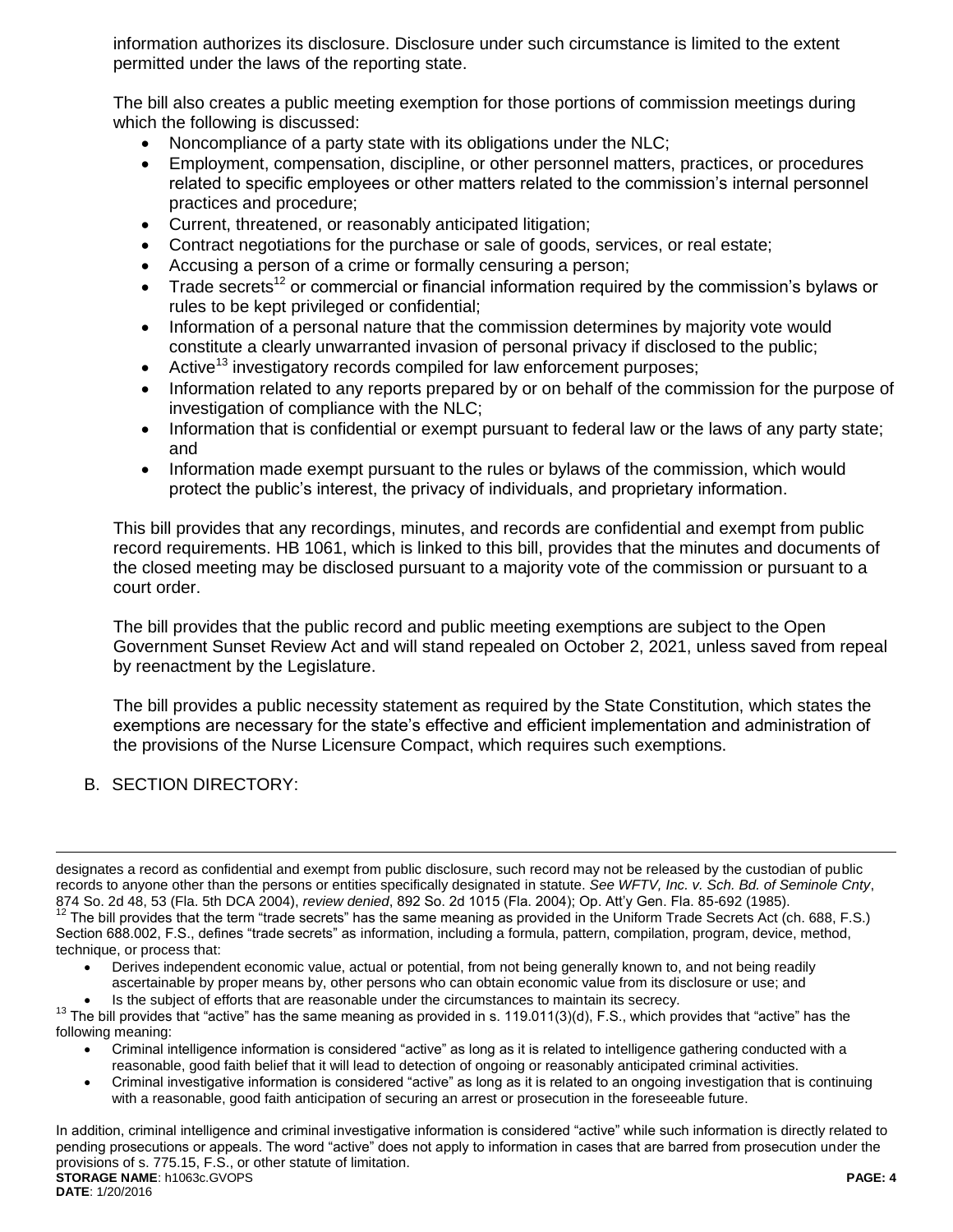- **Section 1:** Creates s. 464.0096, F.S., relating to public records and meetings exemptions associated with the Nurse Licensure Compact.
- **Section 2:** Provides a public necessity statement.
- **Section 3: Provides a contingent effective date.**

# **II. FISCAL ANALYSIS & ECONOMIC IMPACT STATEMENT**

- A. FISCAL IMPACT ON STATE GOVERNMENT:
	- 1. Revenues:

None.

2. Expenditures:

The bill may create an insignificant, negative impact on the DOH because staff responsible for complying with public record requests may require training related to the public record exemption.

- B. FISCAL IMPACT ON LOCAL GOVERNMENTS:
	- 1. Revenues:

None.

2. Expenditures:

None.

C. DIRECT ECONOMIC IMPACT ON PRIVATE SECTOR:

None.

D. FISCAL COMMENTS:

None.

### **III. COMMENTS**

- A. CONSTITUTIONAL ISSUES:
	- 1. Applicability of Municipality/County Mandates Provision:

Not applicable. This bill does not appear to affect county or municipal governments.

2. Other:

#### Vote Requirement

Article I, s. 24(c) of the State Constitution requires a two-thirds vote of the members present and voting for final passage of a newly created public record or public meeting exemption. The bill creates new exemptions; thus, it requires a two-thirds vote for final passage.

#### Public Necessity Statement

Article I, s. 24(c) of the State Constitution requires a public necessity statement for a newly created or expanded public record or public meeting exemption. The bill creates new exemptions; thus, it includes a public necessity statement.

### Breadth of Exemption Bills

Article I, s. 24(a) of the State Constitution guarantees every person the right to inspect or copy any public record of the legislative, executive, and judicial branches of government. Further, Art. I, s.